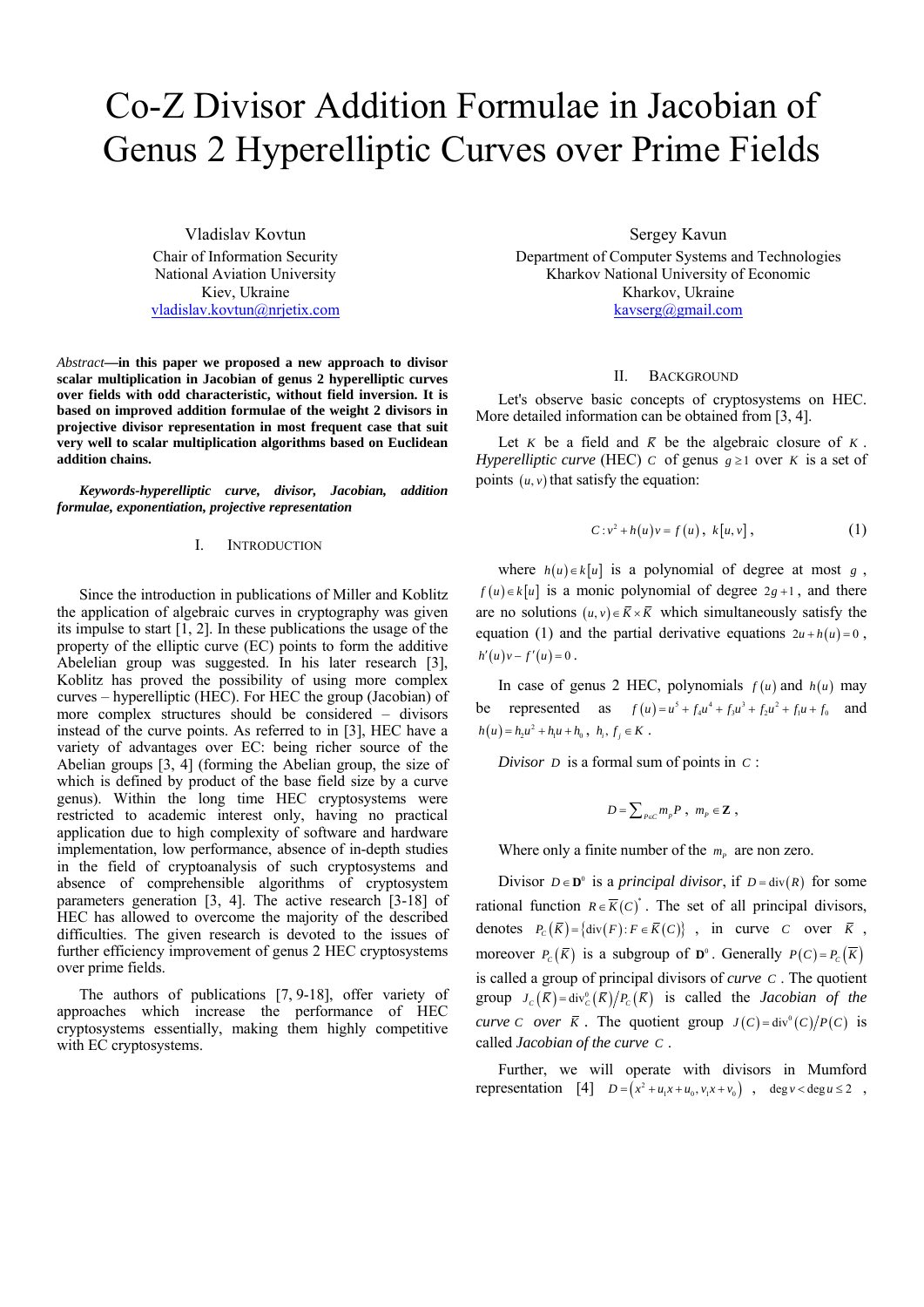$u | f (u) - h (u) v - v^2$ , where  $\forall D_i \in J(C)$ , weight  $(D_i) = 2$ ,  $i = \overline{1, 2}$  the result  $D_3 = D_1 + D_2$ , will have a *weight*  $(D_3) = 2$ , this allows to save several additional verifications of common addition algorithm. Assume  $GF(p)$  is a base field, where *p* is an odd prime.

HECC uses a divisor scalar multiplication operation:

$$
\underbrace{D+D+\cdots+D}_{k}=k\cdot D.
$$

At the intermediate computation phase of most popular binary scalar multiplication algorithm performs divisor addition and doubling operation. The addition and doubling algorithms use field  $GF(p)$  inversion. Inversion is the most computationally intensive and space critical operation. Projective divisor representation [11, 12] is the most popular approach which allows to save a field inversion.

Divisor  $D = (x^2 + u_1 x + u_0, v_1 x + v_0)$  in projective representation may be represented as  $D = [U_1, U_0, V_1, V_0, Z]$ , where  $D = (x^2 + U_1/Z x + U_0/Z, V_1/Z x + V_0/Z).$ 

At this moment, the most efficient types are arithmetic in projective representation, described in the paper [20] and in weighted representation, described in [17].

### III. CO-Z APPROACH

Paper [22] gives a new impulse to the increase of efficiency of point scalar multiplication in EC over  $GF(p)$ . The author has proposed transformation of EC points to projective and modified Jacobi representation with the same denominator and further operation with points of identical *Z* -coordinates. This approach is called a Co-Z in literature. For the implementation of scalar multiplication on the basis of idea [22], algorithms described in [22] should be used, based on Euclidian addition chains approach and scalar in Zeckendorf representation in order to replace doublings by Fibonacci numbers computations, refer to. Algorithm A.1.

Apply Co-Z approach to the divisor addition algorithm in projective representation. As a basis we should use divisor addition algorithm proposed in [15] and improved in [20] (Algorithm A.2).

| <b>Algorithm</b> A.1 Fibonacci-and-add $(k, P)$   |
|---------------------------------------------------|
| <b>Input:</b> $D \in J_c$ , $k = (d_1, , d_n)$    |
| <b>Output:</b> $[k]D \in J_c$                     |
| begin                                             |
| $(U, V) \leftarrow (D, D)$                        |
| for $i = l - 1$ downto 2                          |
| if $d_i = 1$ then $U \leftarrow U + D$ (add step) |
| $(U, V) \leftarrow (U + V, U)$ (Fibonacci step)   |
| end                                               |
| return $U$                                        |
| end                                               |
|                                                   |

On the assumption that  $Z_1 = Z_2 = Z$ , for  $D_1$  and  $D_2$ , algorithm A.2 can be transformed to the algorithm A.3. Let's describe all modifications in A.2.

|                                                                                             | <b>Algorithm</b> A.2. Addition reduced divisors                                             |                                                                                                                                                     |                      |  |  |
|---------------------------------------------------------------------------------------------|---------------------------------------------------------------------------------------------|-----------------------------------------------------------------------------------------------------------------------------------------------------|----------------------|--|--|
|                                                                                             | Input:<br>$[U_{11}, U_{10}, V_{11}, V_{10}, Z_1]$ , $[U_{21}, U_{20}, V_{21}, V_{20}, Z_2]$ |                                                                                                                                                     |                      |  |  |
| Output:<br>$[U'_1, U'_0, V'_1, V'_2, Z'] = [U_{11}, U_{10}, V_{11}, V_{10}, Z_1] +$         |                                                                                             |                                                                                                                                                     |                      |  |  |
| +[ $U_{21}$ , $U_{20}$ , $V_{21}$ , $V_{20}$ , $Z_2$ ], weight $(D_1)$ = weight $(D_2)$ = 2 |                                                                                             |                                                                                                                                                     |                      |  |  |
| #                                                                                           |                                                                                             | <b>Expression</b>                                                                                                                                   | Cost                 |  |  |
| 1                                                                                           |                                                                                             | Precomputations: $Z = Z_1 \cdot Z_2$ , $\tilde{U}_{21} = Z_1 \cdot U_{21}$ , $\tilde{U}_{20} = Z_1 \cdot U_{20}$ ,                                  | 5M                   |  |  |
|                                                                                             |                                                                                             | $\tilde{V}_{21} = Z_1 \cdot V_{21}$ , $\tilde{V}_{20} = Z_1 \cdot V_{20}$                                                                           |                      |  |  |
| 2                                                                                           |                                                                                             | Compute resultant r for $u_1$ and $u_2$ : $y_1 = U_{11} \cdot Z_2 - \tilde{U}_{21}$ ,                                                               | $1\overline{S}$ , 6M |  |  |
|                                                                                             |                                                                                             | $y_2 = \tilde{U}_{20} - U_{10} \cdot Z_2$ , $y_3 = U_{11} \cdot y_1 + y_2 \cdot Z_1$ ,                                                              |                      |  |  |
|                                                                                             |                                                                                             | $r = y_2 \cdot y_3 + y_1^2 \cdot U_{10}$                                                                                                            |                      |  |  |
| 3                                                                                           |                                                                                             | Compute almost inverse $inv = r/u_2 \text{ mod } u_1$ ,                                                                                             |                      |  |  |
|                                                                                             |                                                                                             | $inv = inv_1x + inv_0$ : $inv_1 = y_1$ , $inv_0 = y_3$                                                                                              |                      |  |  |
| 4                                                                                           |                                                                                             | Compute $s = (v_1 - v_2)$ inv mod $u_1$ , $s = s_1x + s_0$ :                                                                                        | 8M                   |  |  |
|                                                                                             |                                                                                             | $w_0 = V_{10} \cdot Z_2 - \tilde{V}_{20}$ , $w_1 = V_{11} \cdot Z_2 - \tilde{V}_{21}$ , $w_2 = inv_0 \cdot w_0$ ,                                   |                      |  |  |
|                                                                                             | $w_3 = inv_1 \cdot w_1$ , $s_0 = w_2 - U_{10} \cdot w_3$ ,                                  |                                                                                                                                                     |                      |  |  |
|                                                                                             |                                                                                             | $s_1 = (inv_0 + Z_1 \cdot inv_1) \cdot (w_0 + w_1) - w_2 - w_3 \cdot (Z_1 + U_{11})$                                                                |                      |  |  |
|                                                                                             |                                                                                             | If $s_1 = 0$ then consider special case                                                                                                             |                      |  |  |
| 5                                                                                           |                                                                                             | Precomputations: $R = r \cdot Z$ , $s_2 = s_0 \cdot Z$ , $s_3 = s_1 \cdot Z$ ,                                                                      | 9M                   |  |  |
|                                                                                             |                                                                                             | $\tilde{R} = R \cdot s_3$ , $w_0 = s_1 \cdot s_0$ , $w_1 = s_1 \cdot s_3$ , $w_2 = s_0 \cdot s_3$ ,                                                 |                      |  |  |
|                                                                                             |                                                                                             | $w_3 = w_1 \cdot \tilde{U}_{21}$ , $w_4 = R \cdot s_1$                                                                                              |                      |  |  |
| 6                                                                                           |                                                                                             | Compute $l = su_2$ , $l = x^3 + l_2x^2 + l_1x + l_0$ : $l_0 = w_0 \cdot \tilde{U}_{20}$ ,                                                           | 2M                   |  |  |
|                                                                                             |                                                                                             | $l_2 = w_3 + w_2$ , $l_1 = (w_1 + w_0) \cdot (\tilde{U}_{21} + \tilde{U}_{20}) - l_0 - w_3$                                                         |                      |  |  |
| 7                                                                                           |                                                                                             | Compute $u' = (s(l + h + 2v_1) - k)u_1^{-1}$ , $k = (f - v_1h - v_1^2)/u_1$ ,                                                                       | 2S, 8M               |  |  |
|                                                                                             |                                                                                             | $u' = x^2 + u'_1x + u'_0$ : $\tilde{U}'_1 = 2w_2 - s_3 \cdot s_1y_1 + h_2\tilde{R} - R^2$                                                           |                      |  |  |
|                                                                                             |                                                                                             | $\tilde{U}'_0 = s_2^2 + s_1 \cdot y_1 \cdot (s_1 \cdot U_{11} - 2s_2) + y_2 \cdot w_1 + 2w_4 \cdot \tilde{V}_{21} + h_1 \tilde{R} +$                |                      |  |  |
|                                                                                             |                                                                                             | $+R\cdot\left[h_2\left(s_2-s_1U_{11}\right)+r\cdot\left(y_1+2\tilde{U}_{21}-f_4Z\right)\right]$                                                     |                      |  |  |
| 8                                                                                           |                                                                                             | Adjust: $U'_0 = \tilde{U}'_0 \cdot \tilde{R}$ , $U'_1 = \tilde{U}'_1 \cdot \tilde{R}$ , $Z' = s_3^2 \cdot \tilde{R}$                                | 1S, 3M               |  |  |
| 9                                                                                           |                                                                                             | Compute $v' \equiv -(h + s_1 l + v_2) \bmod u'$ , $v' = v'_1 x + v'_0$ :                                                                            | 5M                   |  |  |
|                                                                                             |                                                                                             | $V_1' = \tilde{U}_1' \cdot (l_2 - \tilde{U}_1' + h_2 \tilde{R}) + s_3^2 \cdot (\tilde{U}_0' - h_0 \tilde{R} - w_4 \tilde{V}_{21} - l_1)$ ,          |                      |  |  |
|                                                                                             |                                                                                             | $V'_{0} = \tilde{U}'_{0} \cdot (l_{2} - \tilde{U}'_{1} + h_{2} \tilde{R}) - s_{3}^{2} \cdot (l_{0} + h_{2} \tilde{R} + w_{4} \cdot \tilde{V}_{20})$ |                      |  |  |
|                                                                                             |                                                                                             |                                                                                                                                                     | 4S, 46M              |  |  |

Step A.2.1. This step is to be omitted due to existence of the same denominator of all coordinates, which allows to save 5 multiplications in  $GF(p)$ .

Step A.2.2. While computation of  $y_1$  and  $y_2$ , reduction to common denominator of coordinates  $U_{1i}$  and  $U_{2i}$  is not required, saves 2 multiplications in  $GF(p)$ .

Step A.2.4. While computation of  $w_1$  and  $w_2$ , reduction to common denominator of coordinates  $V_{1j}$  and  $V_{2j}$  is also not required, saves 2 multiplications in  $GF(p)$ .

Step A.2.5. The number of precomputations can be decreased by 3 multiplications in  $GF(p)$  due to reorder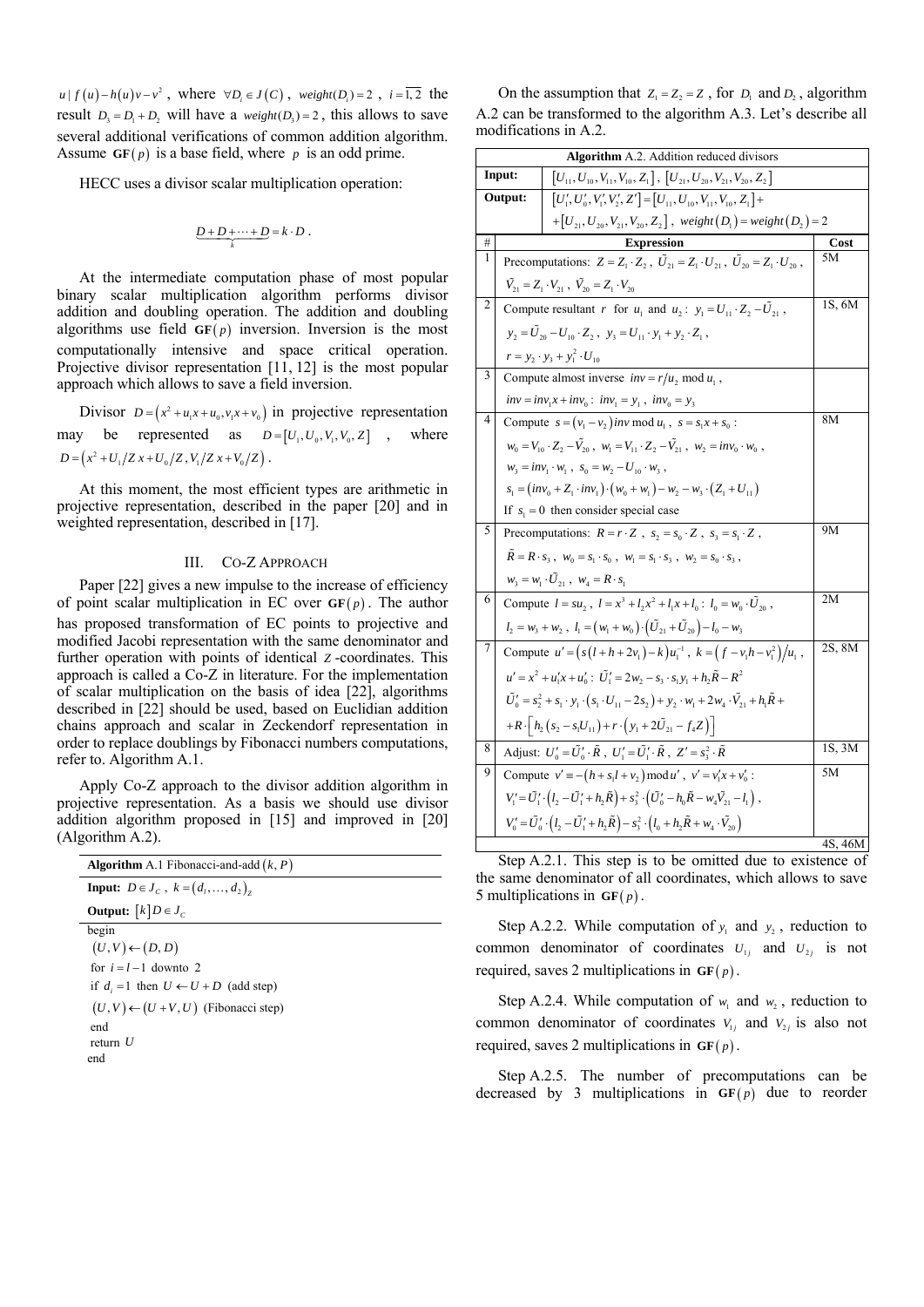computation of coefficients  $l_0$ ,  $l_1$  and  $l_2$  of polynomial  $l$  on a step A.2.6.

|                | Algorithm A.3. Co-Z reduced divisors addition                                                          |                                                                                                                                              |         |  |  |  |  |
|----------------|--------------------------------------------------------------------------------------------------------|----------------------------------------------------------------------------------------------------------------------------------------------|---------|--|--|--|--|
| Input:         |                                                                                                        | $[U_{11}, U_{10}, V_{11}, V_{10}, Z]$ , $[U_{21}, U_{20}, V_{21}, V_{20}, Z]$                                                                |         |  |  |  |  |
| Output:        |                                                                                                        | $[U'_1, U'_0, V'_1, V'_2, Z'] = [U_{11}, U_{10}, V_{11}, V_{10}, Z] +$                                                                       |         |  |  |  |  |
|                | + $[U_{21}, U_{20}, V_{21}, V_{20}, Z]$ , weight $(D_1)$ = weight $(D_2)$ = 2                          |                                                                                                                                              |         |  |  |  |  |
| #              |                                                                                                        | <b>Expression</b>                                                                                                                            | Cost    |  |  |  |  |
| 1              |                                                                                                        | Compute resultant r of $u_1$ , $u_2$ : $y_1 = U_{11} - U_{21}$ ,                                                                             | 1S, 4M  |  |  |  |  |
|                |                                                                                                        | $y_2 = U_{20} - U_{10}$ , $y_3 = U_{11} \cdot y_1 + y_2 \cdot Z$ , $r = y_2 \cdot y_3 + y_1^2 \cdot U_{10}$                                  |         |  |  |  |  |
| $\overline{c}$ |                                                                                                        | Compute almost inverse $inv = r/u_2 \text{ mod } u_1$ ,                                                                                      |         |  |  |  |  |
|                |                                                                                                        | $inv = inv_1x + inv_0$ : $inv_1 = y_1$ , $inv_0 = y_3$                                                                                       |         |  |  |  |  |
| 3              |                                                                                                        | Compute $s = (v_1 - v_2)$ inv mod $u_1$ , $s = s_1x + s_0$ :                                                                                 | 6M      |  |  |  |  |
|                | $w_0 = V_{10} - V_{20}$ , $w_1 = V_{11} - V_{21}$ , $s_0 = y_3 \cdot w_0 - U_{10} \cdot y_1 \cdot w_1$ |                                                                                                                                              |         |  |  |  |  |
|                |                                                                                                        | $s_1 = y_2 Z \cdot w_1 + y_1 \cdot Z \cdot w_0$ ,                                                                                            |         |  |  |  |  |
|                |                                                                                                        | If $s_1 = 0$ then consider special case                                                                                                      |         |  |  |  |  |
| 4              |                                                                                                        | Precomputations: $R = r \cdot Z$ , $s_2 = s_0 \cdot Z$ , $s_3 = s_1 \cdot Z$ ,                                                               | 6M      |  |  |  |  |
|                |                                                                                                        | $R = R \cdot s_3$ , $w_3 = s_1 \cdot y_1$ , $w_5 = w_3 + s_1 \cdot U_{21}$                                                                   |         |  |  |  |  |
| 5              |                                                                                                        | Compute $l = su_1$ , $l = x^3 + l_1x^2 + l_1x + l_0$ : $l_0 = s_0 \cdot U_{20}$ ,                                                            | 2M      |  |  |  |  |
|                |                                                                                                        | $l_2 = s_1 U_{21}$ , $l_1 = (s_1 + s_0) \cdot (U_{21} + U_{20}) - l_0 - l_2$ , $l_2 = l_2 + s_2$                                             |         |  |  |  |  |
| 6              |                                                                                                        | Compute $u' = (s(l + h + 2v_1) - k)u_1^{-1}$ , $k = (f - v_1h - v_1^2)/u_1$ ,                                                                | 2S, 8M  |  |  |  |  |
|                |                                                                                                        | $u' = x^2 + u'_1x + u'_0$ : $\tilde{U}'_1 = s_2 \cdot (2s_2 - w_1 + h_2R) - R^2$                                                             |         |  |  |  |  |
|                |                                                                                                        | $\tilde{U}'_0 = s_2^2 + w_3 \cdot (w_5 - 2s_2) + s_3 \cdot (y_2 \cdot s_1 + 2r \cdot V_{21} + h_1 R) +$                                      |         |  |  |  |  |
|                |                                                                                                        | $+R\cdot\lceil h_2(s_2-w_5)+r\cdot(U_{11}+U_{21}-f_4\cdot Z)\rceil$                                                                          |         |  |  |  |  |
| 7              |                                                                                                        | Adjust: $U_0' = \tilde{U}_0' \cdot \tilde{R}$ , $U_1' = \tilde{U}_1' \cdot \tilde{R}$ , $Z' = s_3^2 \cdot \tilde{R} = s_3^3 \cdot r \cdot Z$ | 1S, 3M  |  |  |  |  |
| 8              |                                                                                                        | Compute $v' \equiv -(h + s_1 l + v_2) \mod u'$ , $v' = v'_1 x + v'_0$ :                                                                      | 8M      |  |  |  |  |
|                |                                                                                                        | $V_1' = \tilde{U}_1' \cdot ((l_2 + h_2 R) \cdot s_3 - \tilde{U}_1') + s_3^2 \cdot (\tilde{U}_0' - s_3 \cdot (h_1 R + r V_{21} + l_1)),$      |         |  |  |  |  |
|                |                                                                                                        | $V'_{0} = \tilde{U}'_{0} \cdot ((l_{2} + h_{2}R)s_{3} - \tilde{U}'_{1}) - s_{3}^{2} \cdot s_{3} \cdot (l_{0} + h_{0}R + r \cdot V_{20})$     |         |  |  |  |  |
|                | 4S, 37M                                                                                                |                                                                                                                                              |         |  |  |  |  |
| 9              |                                                                                                        | Adjust: $Z_c = s_3^3 \cdot r$ , $U_{20} = U_{20} \cdot Z_c$ , $U_{21} = U_{21} \cdot Z_c$ ,                                                  | 5M      |  |  |  |  |
|                |                                                                                                        | $V_{20} = V_{20} \cdot Z_c$ , $V_{21} = V_{21} \cdot Z_c$                                                                                    |         |  |  |  |  |
|                |                                                                                                        |                                                                                                                                              | 4S, 42M |  |  |  |  |

Step A.2.6. Unlike algorithm A.2, the A.3 offers considering multiplier  $s_3$ , present in each coefficient  $l_0$ ,  $l_1$  and *l*, of polynomial *l*, when using coefficients  $l_i$ ,  $i = \overline{0,2}$  on the steps A.2.7 and A.2.9. This allows to factor out  $s<sub>s</sub>$ , thus saves 3 multiplications in  $GF(p)$ . Consider next the application of proposed algorithm for the mixed divisor addition  $D_1$  and  $D_2$ , such as  $[U_{11}, U_{10}, V_{11}, V_{10}, Z]$  and  $[U_{21}, U_{20}, V_{21}, V_{20}, 1]$  (affine representation). Therefore it is necessary to reduce devisor  $D_2$ to common *Z* -coordinate, i.e.  $[U_{21} \cdot Z, U_{20} \cdot Z, V_{21} \cdot Z, V_{20} \cdot Z, Z]$  the action requires 4 multiplications in  $GF(p)$ . Hereinafter the provided algorithm A.3 should be used for addition of (prior formed) divisors with the same *Z* -coordinate.

It is to be considered that after computing  $D_3 = D_1 + D_2$  one of the items, for example  $D_2$ , should be transformed to the same *Z* -coordinate with a divisor  $D_3$ . For this purpose, at the step A.3.9, value  $Z_c$  should be computed, where  $Z_3 = Z \cdot Z_c$ , i.e.

 $Z_c = s_3^3 \cdot r$ , which requires 1 field multiplication. In other words, divisor transformation to common *Z* -coordinate requires 5 field multiplications. Ultimately, for the divisor addition step in A.1 42M+4S (M - multiplication, S - squaring) field operations are required. For the Fibonacci step 46M+4S field operations are required. In accordance to the computational complexity estimation [20], the approach, described in this paper, is not effective, because complexity of mixed addition is 39M+4S. Thus the alternative approach to the divisor addition for the scalar multiplication implementation is proposed. Let's draw a computational complexity comparison between scalar multiplication algorithms described in [20] and those suggested in this paper, based on idea [22].

#### IV. COMPARISON WITH OTHER METHODS

Assume that S=0,8M and scalar multiplier is a 80-bit integer and refer to [20, 22] for the complexity of scalar multiplication algorithms. In Table 1 the computational complexity of the compared algorithms is represented.

TABLE I. COMPUTATIONAL COMPLEXITY OF SCALAR MULTIPLICATION ALGORITHMS

| #                                                                                                          | Scalar multiplication algorithm | Cost, M |  |  |  |  |
|------------------------------------------------------------------------------------------------------------|---------------------------------|---------|--|--|--|--|
| <b>Addition in mixed coordinates [20]</b>                                                                  |                                 |         |  |  |  |  |
|                                                                                                            | Binary (left-to-right)          | 5192    |  |  |  |  |
| $\overline{2}$                                                                                             | <b>NAF</b>                      | 4630    |  |  |  |  |
| $\mathbf{3}$                                                                                               | $w$ -NAF, $w=4$                 | 4350    |  |  |  |  |
| Co-Z addition                                                                                              |                                 |         |  |  |  |  |
| 4                                                                                                          | Fibonacci-and-add               | 6773    |  |  |  |  |
|                                                                                                            | Window Fibonacci-and-add        | 5970    |  |  |  |  |
| $\alpha$ . The set of the second set of $\alpha$ is $\alpha$ in the set of $\alpha$ in the set of $\alpha$ |                                 |         |  |  |  |  |

Computational complexity of Fibonacci-and-add scalar multiplication algorithm has 23% more than Binary left-toright algorithm and 13% then Window Fibonacci-and-add .

#### V. SUMMARY

In the paper new algorithm of weight 2 divisor addition with and identical (shared) *Z* -coordinates (by the Co-Z approach) has been proposed, which requires more  $GF(p)$ operations then algorithm [20], however allows to decrease computational complexity of Fibonacci-and-add scalar multiplication algorithm while approaching to the Binary leftto-right algorithm.

#### **REFERENCES**

- [1] N. Koblitz. Elliptic curve cryptosystems. Mathematics of Computation, 48(177), 1987, pp. 203–209.
- [2] I. V. S. Miller. Use of elliptic curves in cryptography. In H. C. Williams, editor, Advances in Cryptology - CRYPTO'85, volume 218 of LNCS, Springer, 1985, pp. 417–426.
- [3] N. Koblitz. Hyperelliptic cryptosystems. Journal of cryptology, No 1. 1989. pp.139-150.
- [4] Menezes A., Wu Y.H., Zuccherato R. An elementary introduction to hyperelliptic curves / In: Koblitz N. ed. // Algebraic aspects of cryptography. –Berlin, Heidelberg, New York: Springer–Verlag, 1998. -pp. 28–63.
- [5] Cantor D.G. Computing in Jacobian of a Hyperelliptic curve // Mathematics of Computation. –Vol. 48. -No.177. -1987. -pp.95– 101.